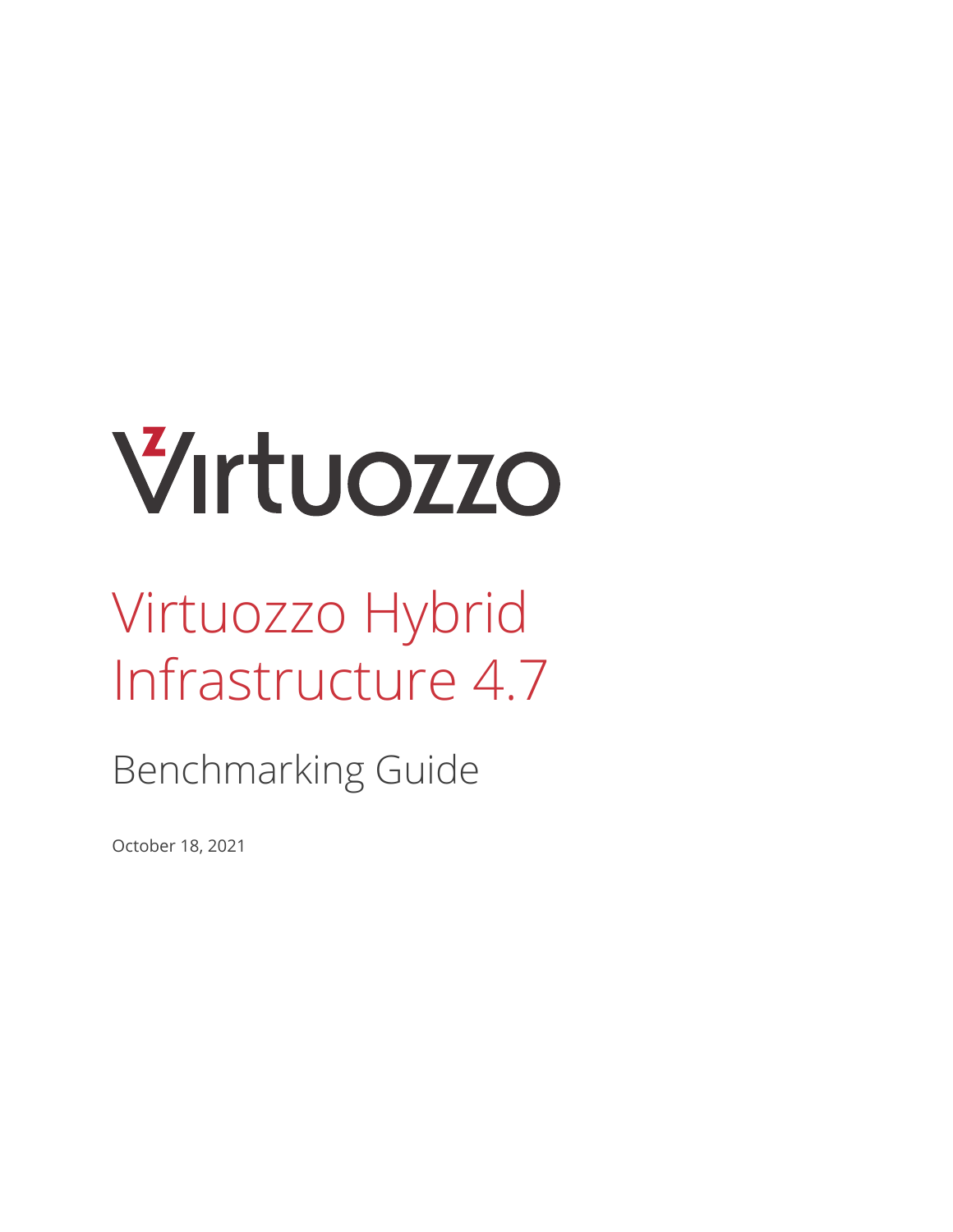Virtuozzo International GmbH Vordergasse 59 8200 Schaffhausen Switzerland Tel: + 41 52 632 0411 Fax: + 41 52 672 2010 <https://virtuozzo.com>

Copyright ©2016-2021 Virtuozzo International GmbH. All rights reserved.

This product is protected by United States and international copyright laws. The product's underlying technology, patents, and trademarks are listed at [.](https://www.virtuozzo.com/legal.html)

Microsoft, Windows, Windows Server, Windows NT, Windows Vista, and MS-DOS are registered trademarks of Microsoft Corporation.

Apple, Mac, the Mac logo, Mac OS, iPad, iPhone, iPod touch, FaceTime HD camera and iSight are trademarks of Apple Inc., registered in the US and other countries.

Linux is a registered trademark of Linus Torvalds. All other marks and names mentioned herein may be trademarks of their respective owners.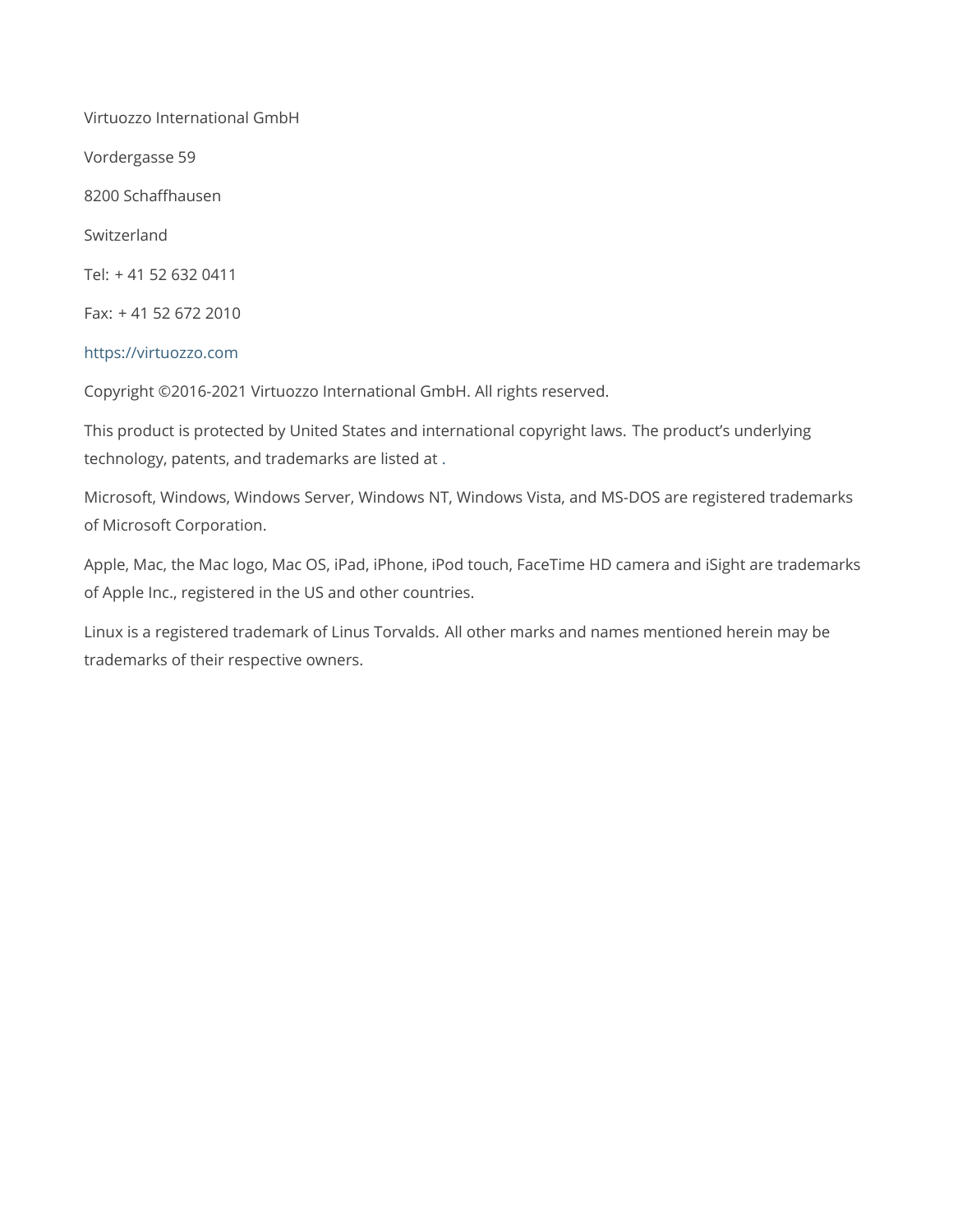# Contents

| 6.1 |    |
|-----|----|
| 6.2 | 14 |
| 6.3 |    |
| 6.4 | 15 |
| 6.5 |    |
| 6.6 |    |
| 6.7 |    |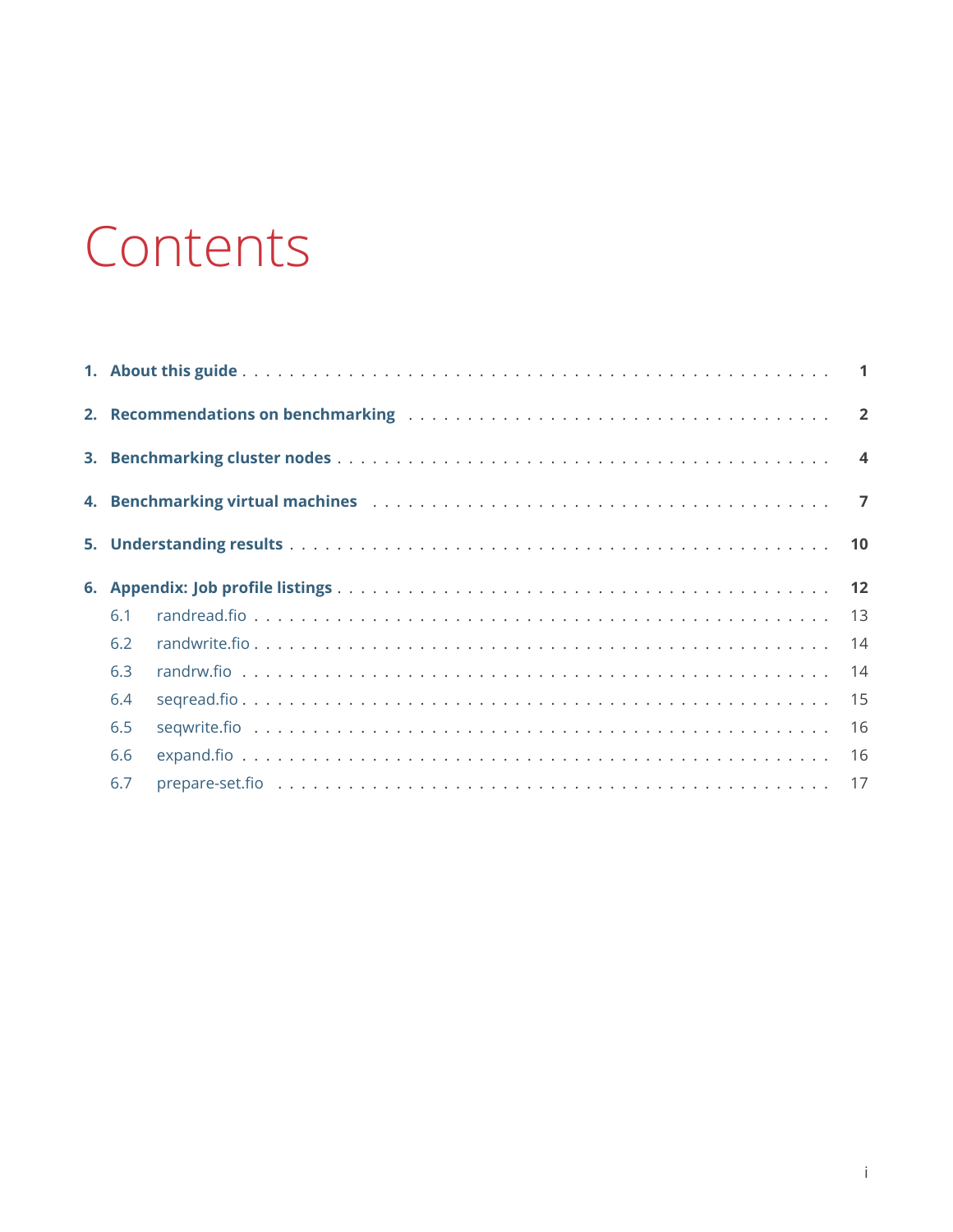### <span id="page-3-0"></span>**CHAPTER 1** About this guide

This guide describes how to benchmark the storage system of Virtuozzo Hybrid Infrastructure using the open-source fio (Flexible I/O) tester. This benchmarking tool can generate various I/O workloads and can be run on multiple nodes in parallel. To simplify testing, a number of ready-to-use job profiles for different types of workloads are listed in the Appendix.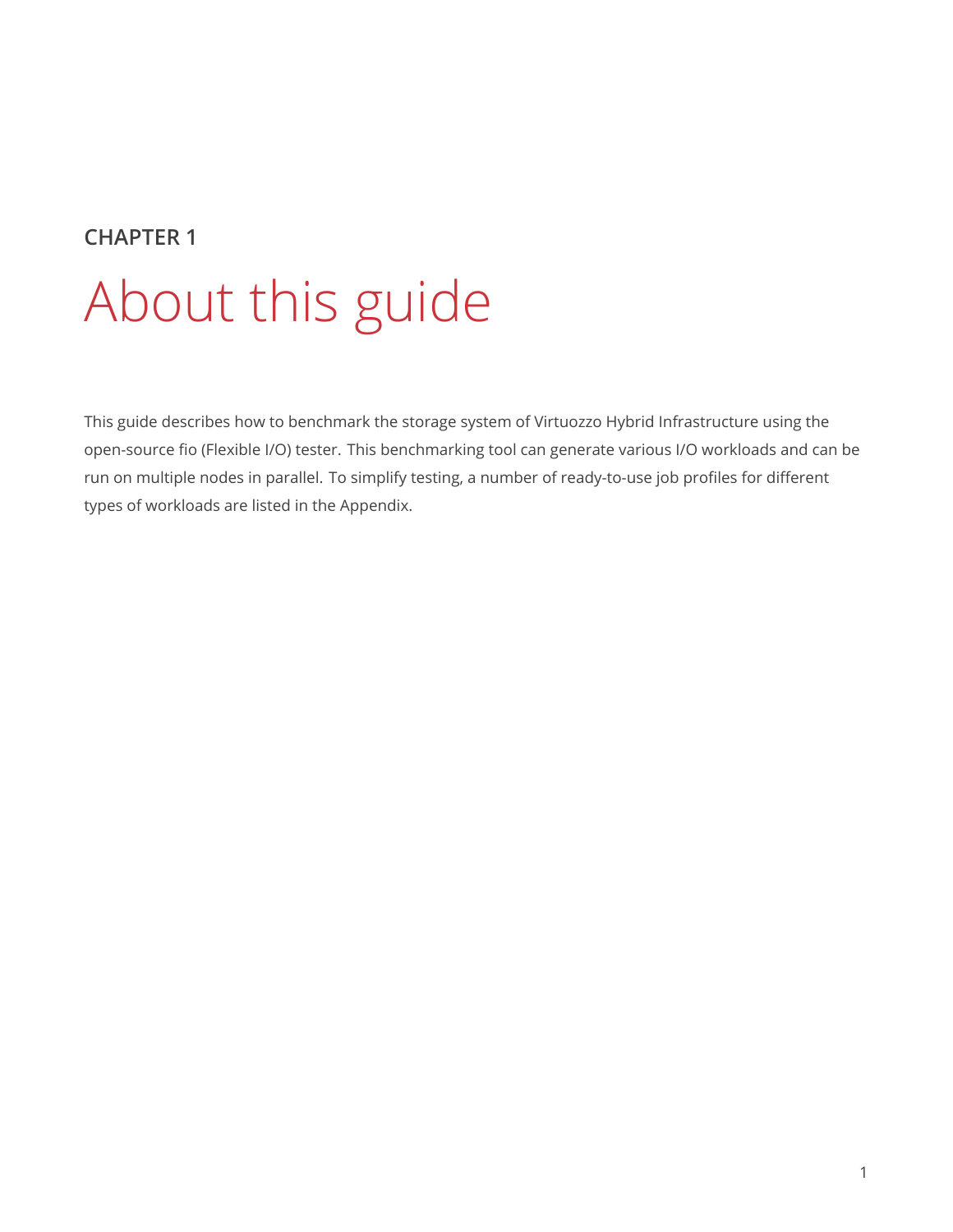## <span id="page-4-0"></span>Recommendations on benchmarking

Fio allows you to test storage using random and sequential workloads.

Random workloads indicate how databases, mail or web servers, and other similar software may perform if deployed inside VMs located on your storage. Such workloads typically use small blocks of data, e.g., 4K. HDDs are usually not very efficient at random reads/writes, because in such cases their read-and-write heads have to spend time on moving around the disk a lot. SSDs, in turn, typically have the block size of 1M, so they need to read and write 1M even if just 4K need to be changed. The available random read/write job profiles are set to use 4K blocks of data.

Sequential workloads can give you an idea about the performance of writing large files onto disks: creation of backups, migration of VM images, and such. Such job profiles are set to use 1M blocks of data.

Other considerations that you should take into account are:

- It is recommended to have a cluster made of identical nodes. In this case, a single fio job profile will be suitable for benchmarking all of the nodes. If your cluster nodes have different hardware, you will need to create and use as many fio job profiles as there are node hardware configurations.
- The dataset needs to be at least double the size of node's RAM. This is needed so the dataset will not fit completely into RAM and be cached, allowing you to measure disk's actual read performance.
- To improve validity of results, 3-5 iterations of the same test need to be performed.
- Each test should take at least 60 seconds, 120-300 seconds are recommended. This allows to negate the benefits of fast cache on some SSD drives.

Three main scenarios are usually tested: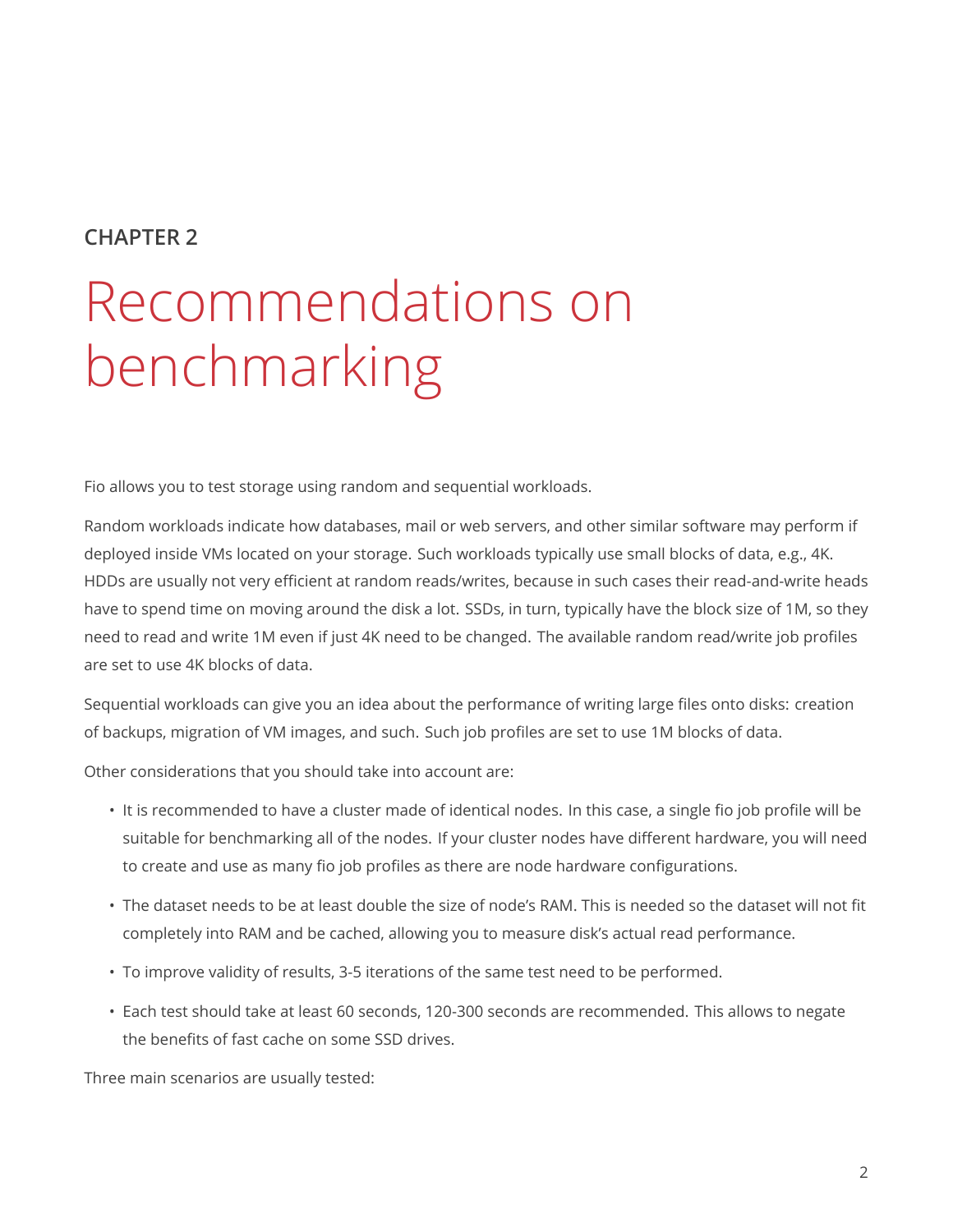- Reads: 1M sequential and 4K random.
- Writes: 1M sequential and 4K random.
- Expand: sequential writes to a file that gradually increases in size. For example, backups, database files, VM disks, etc.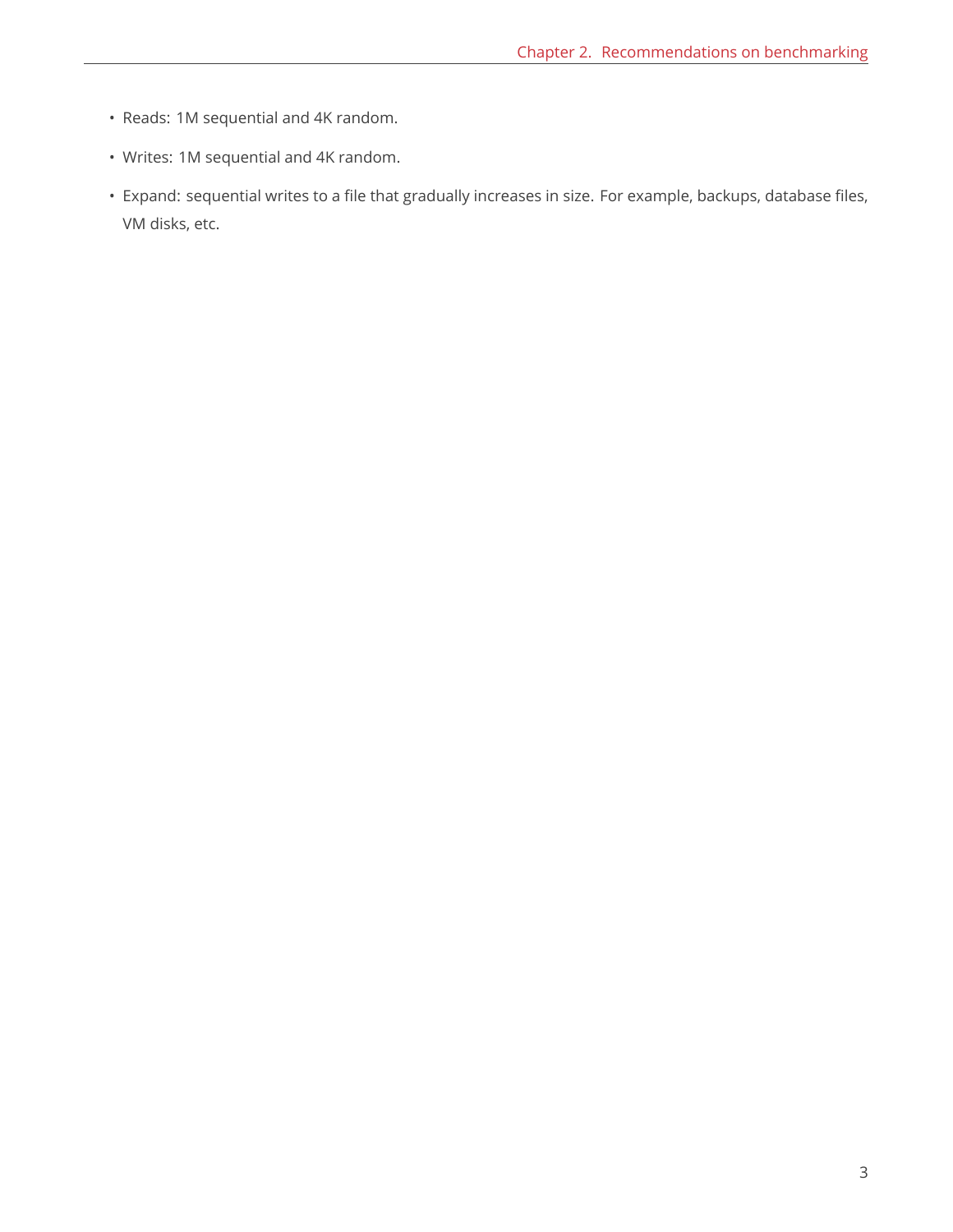# <span id="page-6-0"></span>Benchmarking cluster nodes

Prepare for testing as follows:

1. Install fio 3.3 or newer on all cluster nodes and on the machine you will run the benchmarks from (unless it is one of the cluster nodes):

# yum install fio -y

2. Create a target directory for the dataset and set its redundancy mode to 3 replicas (instead of 1 replica set by default). If you have multiple tiers, also specify the one you want to test, e.g., 1.

```
# mkdir /mnt/vstorage/benchmark_dir
# vstorage -c <cluster_name> set-attr -R /mnt/vstorage/benchmark_dir replicas=3 tier=1
```
If you want to test multiple tiers, create and use a dedicated benchmark directory for every tier.

3. Download fio job profiles to a host or virtual environment that you will run the benchmark from. This host or VE must have network access to all cluster nodes.

**Note:** Cluster node job profiles cannot be used to benchmark VMs.

4. On each cluster node run:

# fio --server

Fio will use port 8765 by default. In any case make sure that the port is open. For example, you can open it with an iptables rule:

# iptables -I INPUT -p tcp -m tcp -m multiport --dports 8765 -j ACCEPT

5. Specify the required size and numjobs values in every node job profile: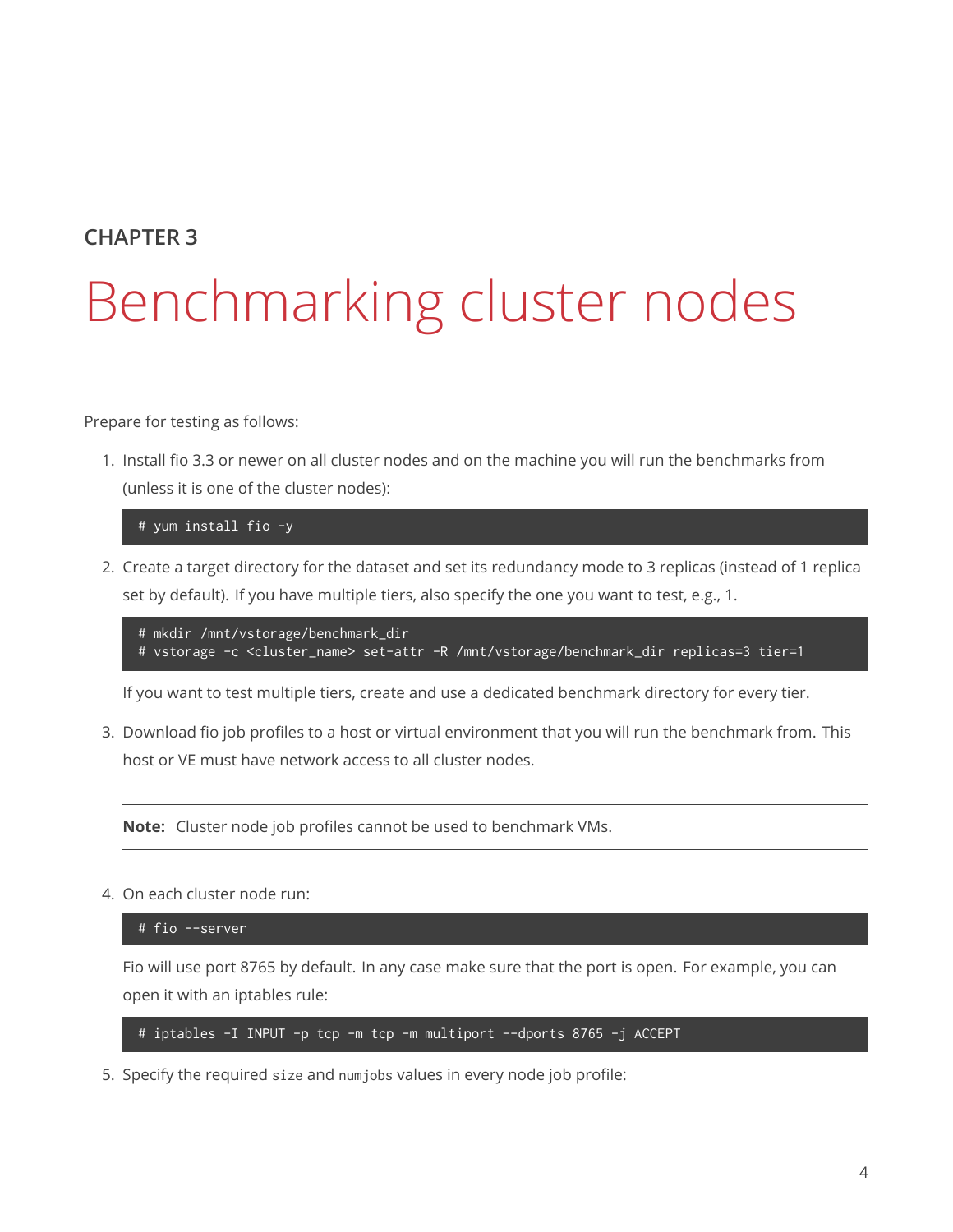- size is at least double node's RAM divided by node's CPU cores,
- numjobs is the number of node's CPU cores.

If Hyper-Threading is enabled, use the number of CPU threads instead. The goal is to fully load the CPU without overcommitting it.

6. Create the dataset. From the directory with the fio profiles, run

# for N in {<node1>,<node2>,...,<nodeN>}; do fio --minimal --client=\$N prepare-set.fio; done

Where nodeN is the host name or IP address of a cluster node.

This command will prepare identical test datasets on all cluster nodes in succession. This may take several minutes but will provide less deviation of results during actual benchmarking. Ignore any performance results displayed by this fio run.

- 7. If cluster nodes have SSD/NVMe caches, make sure they have been flushed before running any benchmarks. You can check the caches as follows:
	- 7.1. On a cluster node, run

# vstorage -c <cluster\_name> top

- 7.2. While in the text-based dashboard, press **c** to expand the chunks tab and then cycle columns with **i** until you see the JRN\_FULL and FLAGS columns.
- 7.3. Wait until JRN\_FULL is 0% and each CS ID is marked by a **c** flag, e.g., "JC**c**". This may take some time when the cluster is not under I/O load.

Now you are ready to run the benchmark. It is recommended to run read tests before write and read/write tests.

From the directory with the fio profiles, run the benchmark on all cluster nodes as follows (<nodeN> is the host name or IP address of a cluster node):

• Sequential read test:

# fio --client=<node1> seqread.fio --client=<node2> seqread.fio [...]

• Random read test:

# fio --client=<node1> randread.fio --client=<node2> randread.fio [...]

• Sequential write test (run after making sure that caches have been flushed):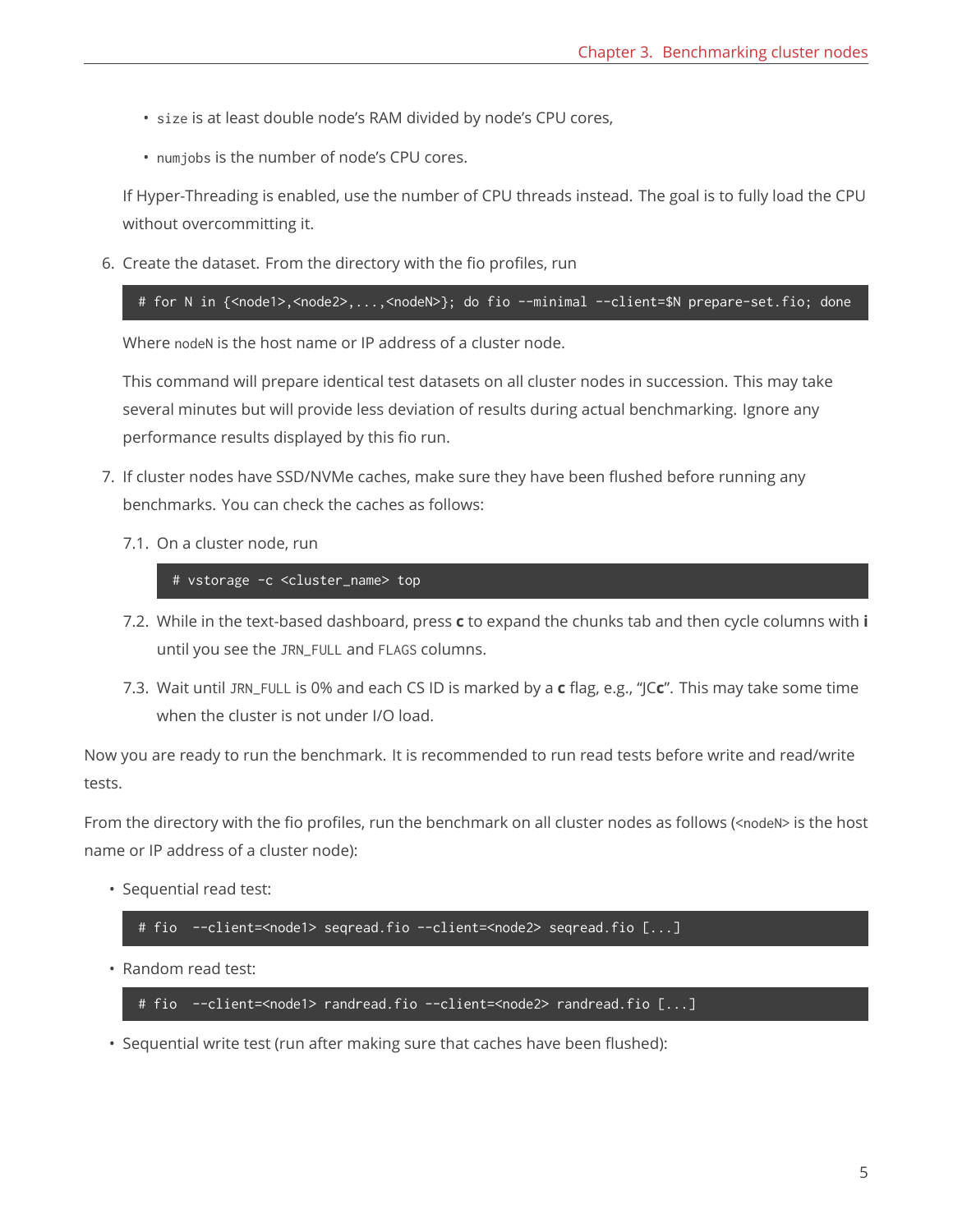# fio --client=<node1> seqwrite.fio --client=<node2> seqwrite.fio [...]

• Random write test (run after making sure that caches have been flushed):

# fio --client=<node1> randwrite.fio --client=<node2> randwrite.fio [...]

• Mixed read/write test (run after making sure that caches have been flushed):

# fio --client=<node1> randrw.fio --client=<node2> randrw.fio [...]

• Expand test:

# fio --client=<node1> expand.fio --client=<node2> expand.fio [...]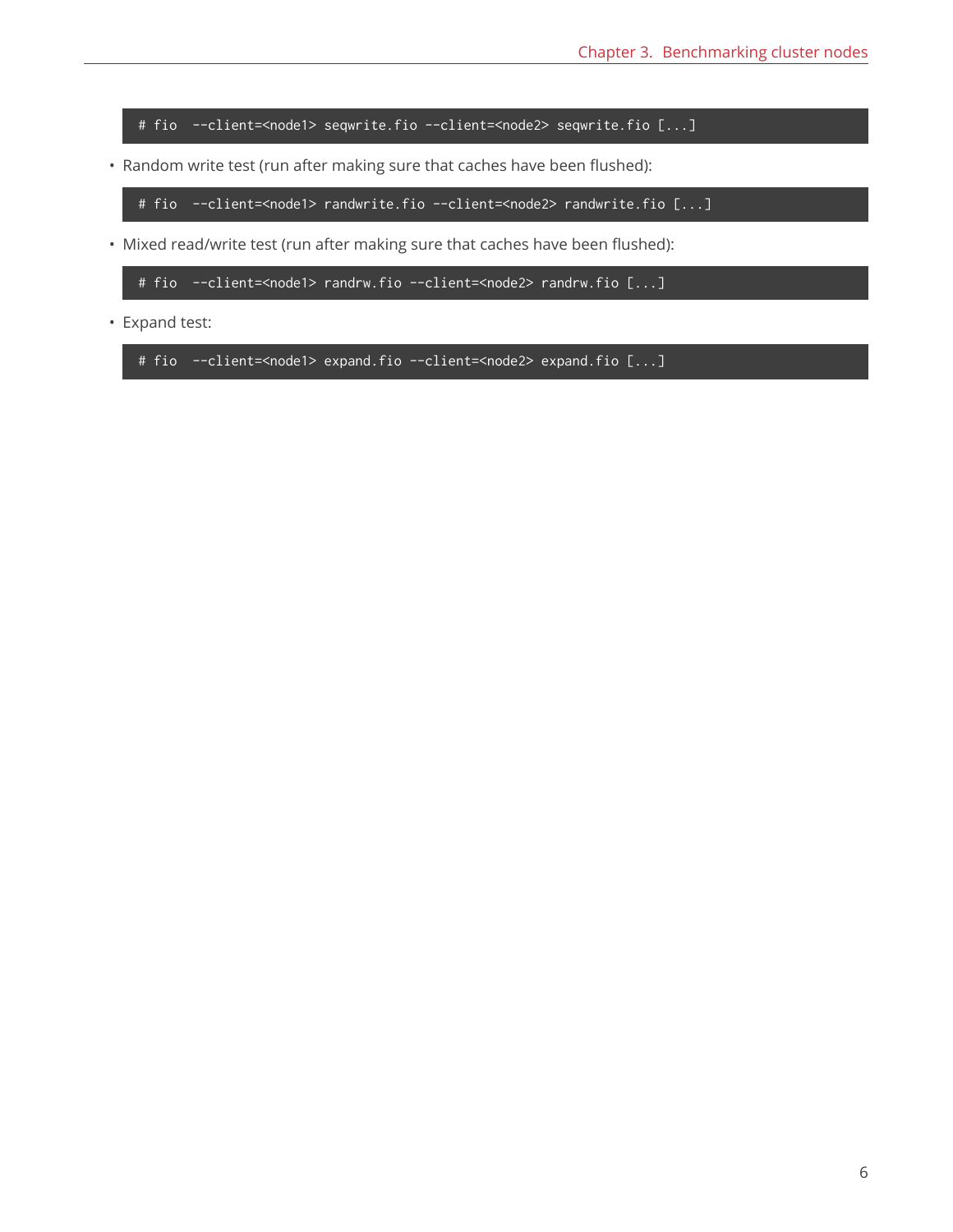# <span id="page-9-0"></span>Benchmarking virtual machines

Aside from benchmarking cluster hardware nodes, you can also test performance from inside virtual machines created on Virtuozzo Hybrid Infrastructure. If you want to compare other virtualization solutions with Virtuozzo Hybrid Infrastructure, make sure that VMs you run tests on have identical vCPUs, RAM and other parameters.

You may want to test the following:

- A set up of one VM per cluster node. In this case, you will obtain results for the entire cluster with virtualization.
- A single VM in the cluster. In this case you will obtain the maximum performance achievable inside VMs.

To prepare for testing, do the following on any node in the compute cluster:

1. Install fio 3.3 or newer on all cluster nodes and on the machine you will run the benchmarks from (unless it is one of the cluster nodes):

# yum install fio -y

- 2. Download images of test VM templates:
- 3. Extract VM images:

# tar xvzf fio-test-images.tar.gz

4. Create templates from the extracted images:

```
# vinfra service compute image create --file Centos7-fio-test-sys.qcow \
--os-distro centos7 Centos7-fio-test-sys
# vinfra service compute image create --file Centos7-fio-test-blank.qcow \
Centos7-fio-test-blank
```
5. Deploy test VMs from templates: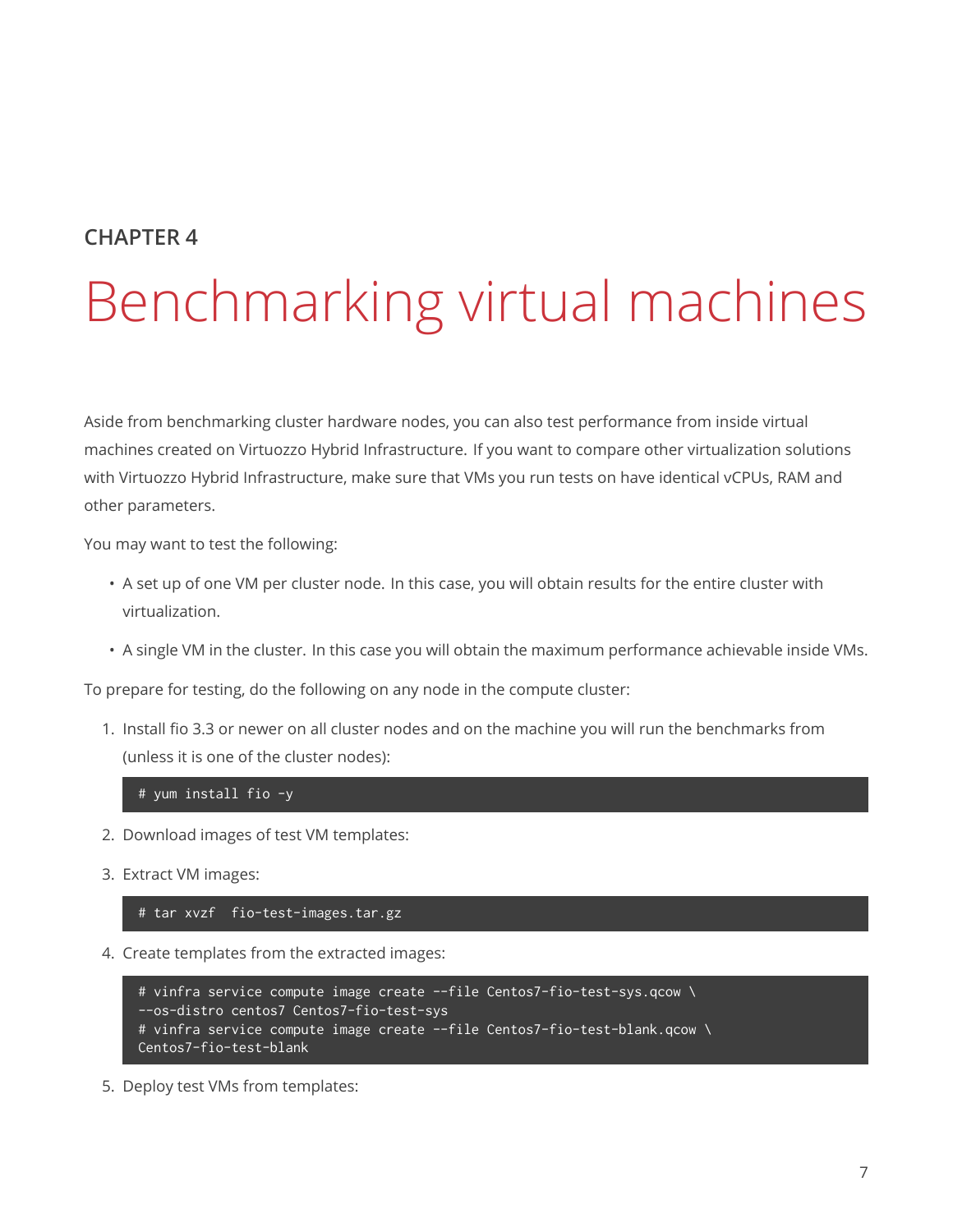# vinfra service compute server create FIO-Centos7 --count <N> --network id=<net> \ --volume source=image,id=Centos7-fio-test-sys,size=10,boot-index=0 \ --volume source=image,id=Centos7-fio-test-blank,size=64,boot-index=1 --flavor large

Where

- <N> is the number of nodes in your compute cluster, e.g., 5. It is recommended to create VMs on a clean cluster, so that each node will have one VM. If you want to test a single VM, use --count 1.
- <net> is a network accessible by the host or virtual environment you will run the tests from, e.g., "Public".

This command will create and run the set number of identical virtual machines with these characteristics:

- 4 vCPUs and 8 GB RAM (flavor "Large"). If you want to use another flavor, make sure to change job profiles accordingly: set size to at least double VM's RAM divided by vCPUs and numjobs to the number of vCPUs.
- A 10 GB Centos 7 system disk and a 64 GB ext4 disk for tests.
- Attached to the chosen network.
- Login: root, password: CDEkOA%rXfd%wWnOHDXm.
- Fio benchmark installed, default fio port 8765 open, fio --server running.
- 6. Download fio job profiles to a host or virtual environment that you will run the benchmark from. This host or VE must have network access to all test VMs.

**Note:** VM job profiles cannot be used to benchmark cluster nodes.

7. Create the dataset. From the directory with the fio profiles, run

# for N in {<node1>,<node2>,...,<nodeN>}; do fio --minimal --client=\$N prepare-set.fio; done

Where nodeN is the host name or IP address of a test VM.

This command will prepare identical test datasets on all test VMs in succession. This may take several minutes but will provide less deviation of results during actual benchmarking. Ignore any performance results displayed by this fio run.

If you only want to test a single VM per cluster, run fio --minimal --client=<node1> prepare-set.fio.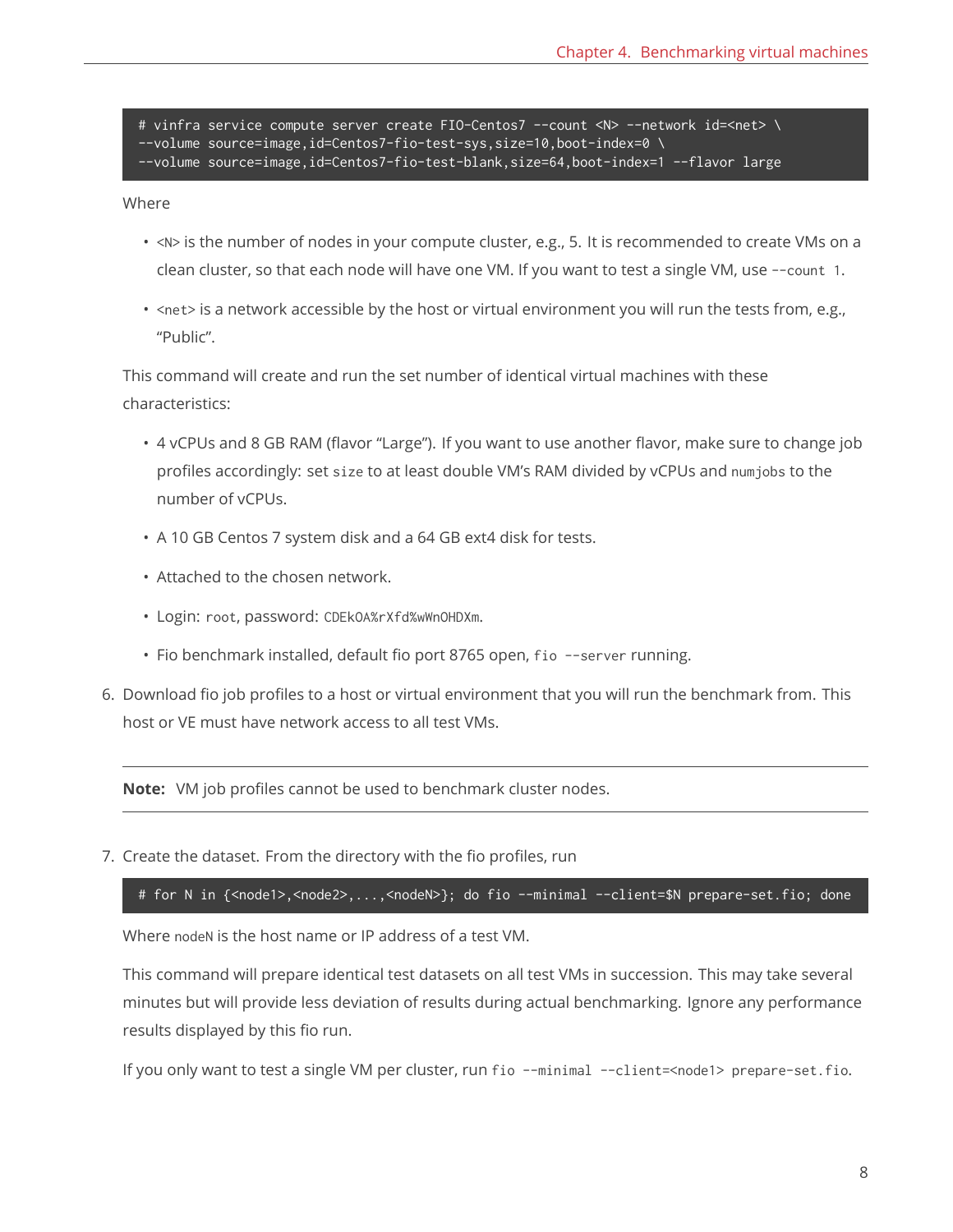- 8. If cluster nodes have SSD/NVMe caches, make sure they have been flushed before running any benchmarks. You can check the caches as follows:
	- 8.1. On a cluster node, run

# vstorage -c <cluster\_name> top

- 8.2. While in the text-based dashboard, press **c** to expand the chunks tab and then cycle columns with **i** until you see the JRN\_FULL and FLAGS columns.
- 8.3. Wait until JRN\_FULL is 0% and each CS ID is marked by a **c** flag, e.g., "JC**c**". This may take some time when the cluster is not under I/O load.

Now you are ready to run the benchmark. It is recommended to run read tests before write and read/write tests.

From the directory with the fio profiles, run the benchmark on all test VMs as follows (<nodeN> is the host name or IP address of a test VM):

• Sequential read test:

```
# fio --client=<node1> seqread.fio --client=<node2> seqread.fio [...]
```
• Random read test:

```
# fio --client=<node1> randread.fio --client=<node2> randread.fio [...]
```
• Sequential write test (run after making sure that caches have been flushed):

# fio --client=<node1> seqwrite.fio --client=<node2> seqwrite.fio [...]

• Random write test (run after making sure that caches have been flushed):

```
# fio --client=<node1> randwrite.fio --client=<node2> randwrite.fio [...]
```
• Mixed read/write test (run after making sure that caches have been flushed):

```
# fio --client=<node1> randrw.fio --client=<node2> randrw.fio [...]
```
• Expand test:

# fio --client=<node1> expand.fio --client=<node2> expand.fio [...]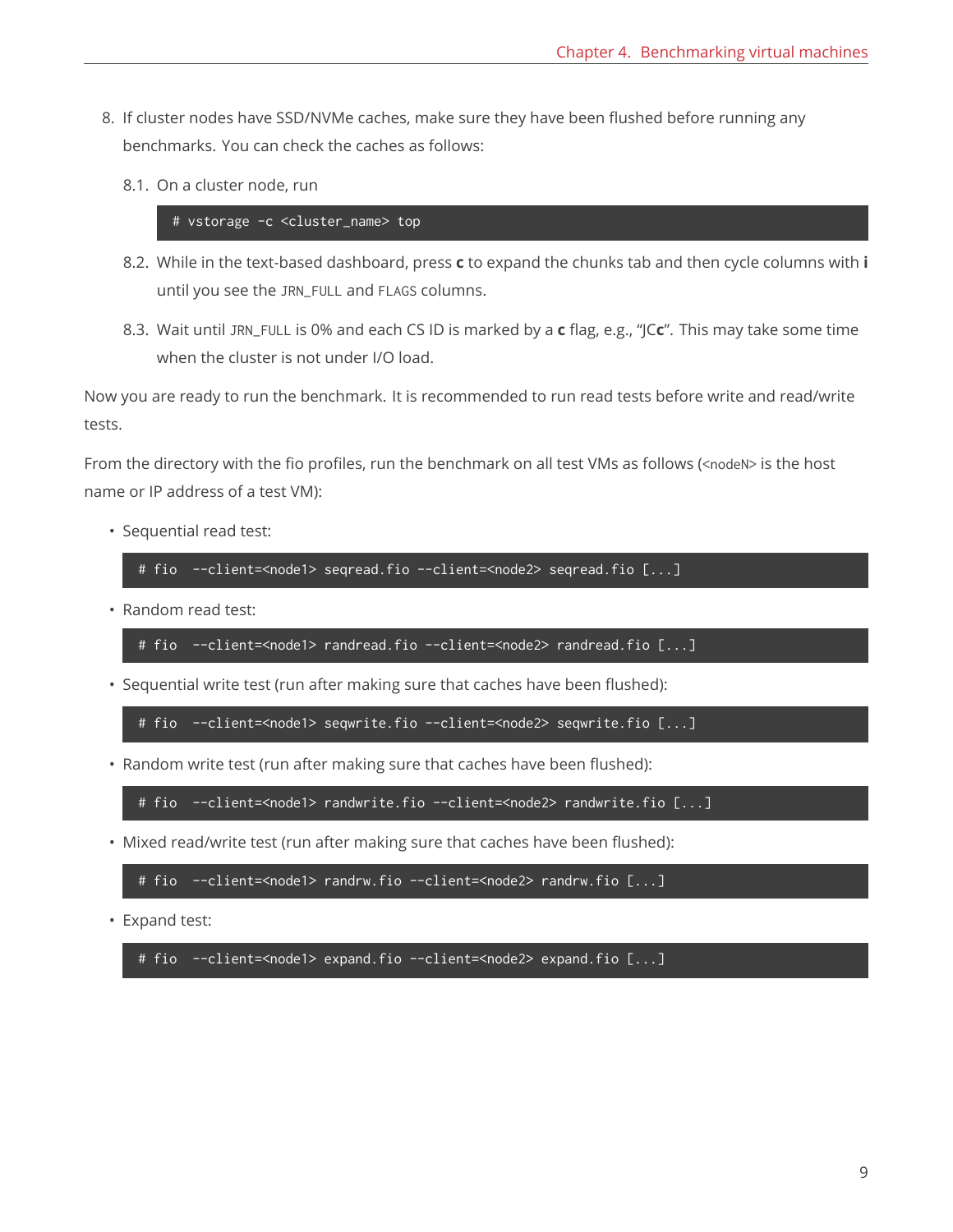# <span id="page-12-0"></span>Understanding results

Fio will start displaying results after you execute the benchmarking command. The more nodes participate in the test, the more results will be output by fio. However, a summary will be provided at the end indicated by the words "All clients". For example:

```
All clients: (groupid=0, jobs=80): err= 0: pid=0: Mon Jan 28 19:18:23 2019
 read: IOPS=198k, BW=772Mi (809M)(45.3GiB/60078msec)
 slat (usec): min=2, max=1510, avg= 6.77, stdev= 3.29
 clat (nsec): min=1567, max=287148k, avg=3787988.85, stdev=6333559.68
   lat (usec): min=50, max=287152, avg=3794.83, stdev=6333.46
bw ( KiB/s): min= 2048, max=113536, per=0.08%, avg=9880.44, stdev=4052.50, samples=9600
 iops : min= 512, max=28384, avg=2470.06, stdev=1013.12, samples=9600
write: IOPS=84.8k, BW=331Mi (347M)(19.4GiB/60078msec)
 slat (usec): min=2, max=1055, avg= 7.21, stdev= 3.33
 clat (usec): min=138, max=498280, avg=21347.45, stdev=40779.33
  lat (usec): min=144, max=498296, avg=21354.72, stdev=40779.01
bw ( KiB/s): min= 968, max=49824, per=0.08%, avg=4240.17, stdev=1738.29, samples=9600
iops : min= 242, max=12456, avg=1059.99, stdev=434.58, samples=9600
lat (usec) : 2=0.01%, \sqrt{20}=0.01\%, 50=0.01%, 100=0.71%, 250=9.39%
lat (usec) : 500=7.81%, 750=3.96%, 1000=3.80%
lat (msec) : 2=12.40%, 4=20.13%, 10=24.61%, 20=9.37%, 50=4.52%
lat (msec) : 100=1.43%, 250=1.70%, 500=0.17%
cpu : usr=0.68%, sys=3.44%, ctx=15563500, majf=0, minf=491
IO depths : 1=0.1%, 2=0.1%, 4=0.1%, 8=0.1%, 16=0.1%, 32=100.0%, >=64=0.0%
  submit : 0=0.0\%, 4=100.0\%, 8=0.0\%, 16=0.0\%, 32=0.0\%, 64=0.0\%, >64=0.0\%complete : 0=0.0\%, 4=100.0\%, 8=0.0\%, 16=0.0\%, 32=0.1\%, 64=0.0\%, >64=0.0\%issued rwt: total=11866050,5093585,0, short=0,0,0, dropped=0,0,0
```
This is a sample output from a randrw.fio (random read/write) job run on an all-flash cluster of five nodes. The main metrics are IOPS (iops) and bandwidth (bw):

```
read: IOPS=198k, BW=772Mi (809M)(45.3GiB/60078msec)
write: IOPS=84.8k, BW=331Mi (347M)(19.4GiB/60078msec)
```
Pay attention to IOPS when you benchmark random workloads and observe bandwidth when you test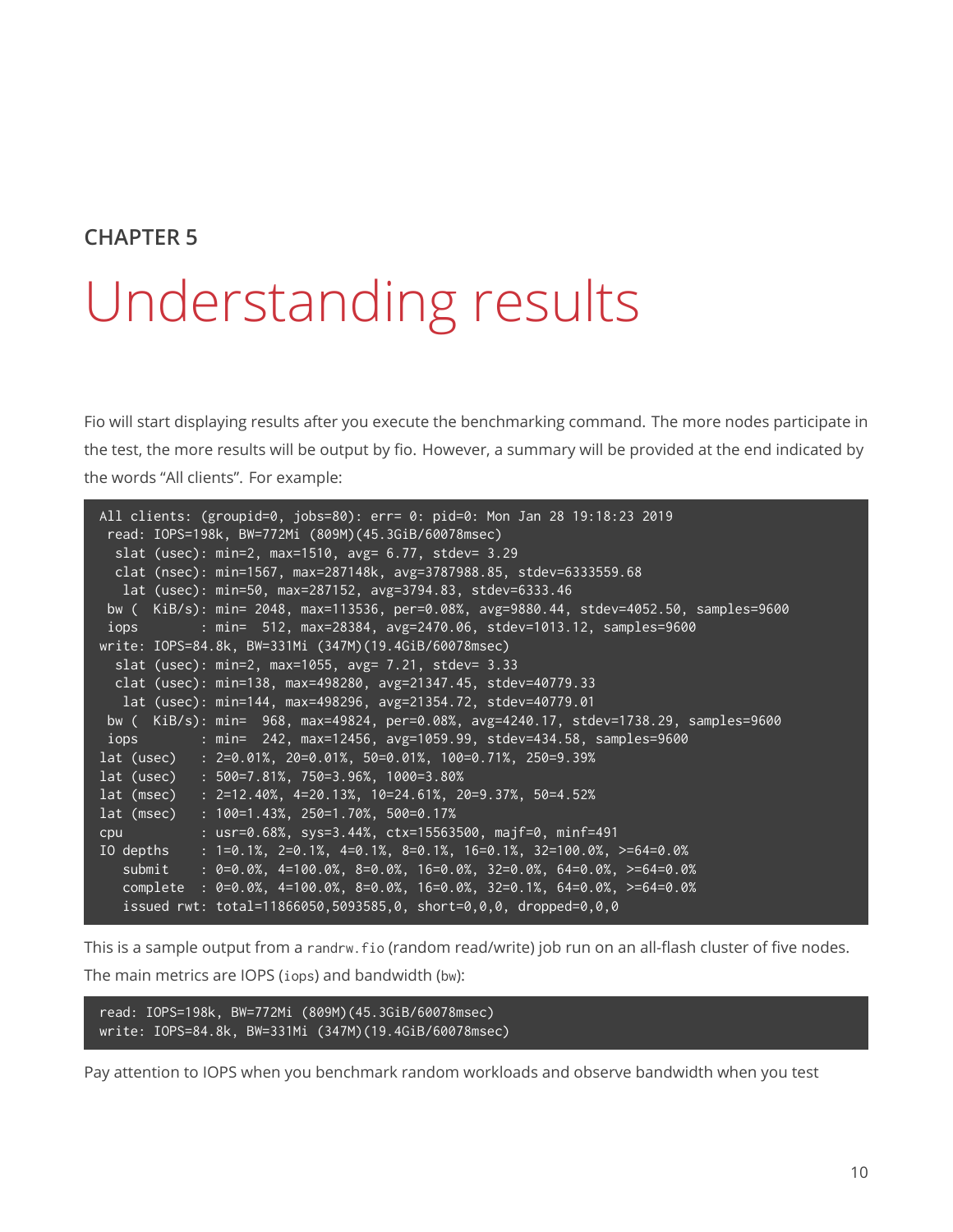sequential operations. When you test random reads/writes also note the iodepth parameter that indicates how many requests are queued and waiting.

In addition:

- slat is submission latency that indicates how much time it took to submit I/O to the kernel.
- clat is completion latency that indicates how much time passed between submission to the kernel and completing the I/O (excluding submission latency).
- lat is the sum of slat and clat.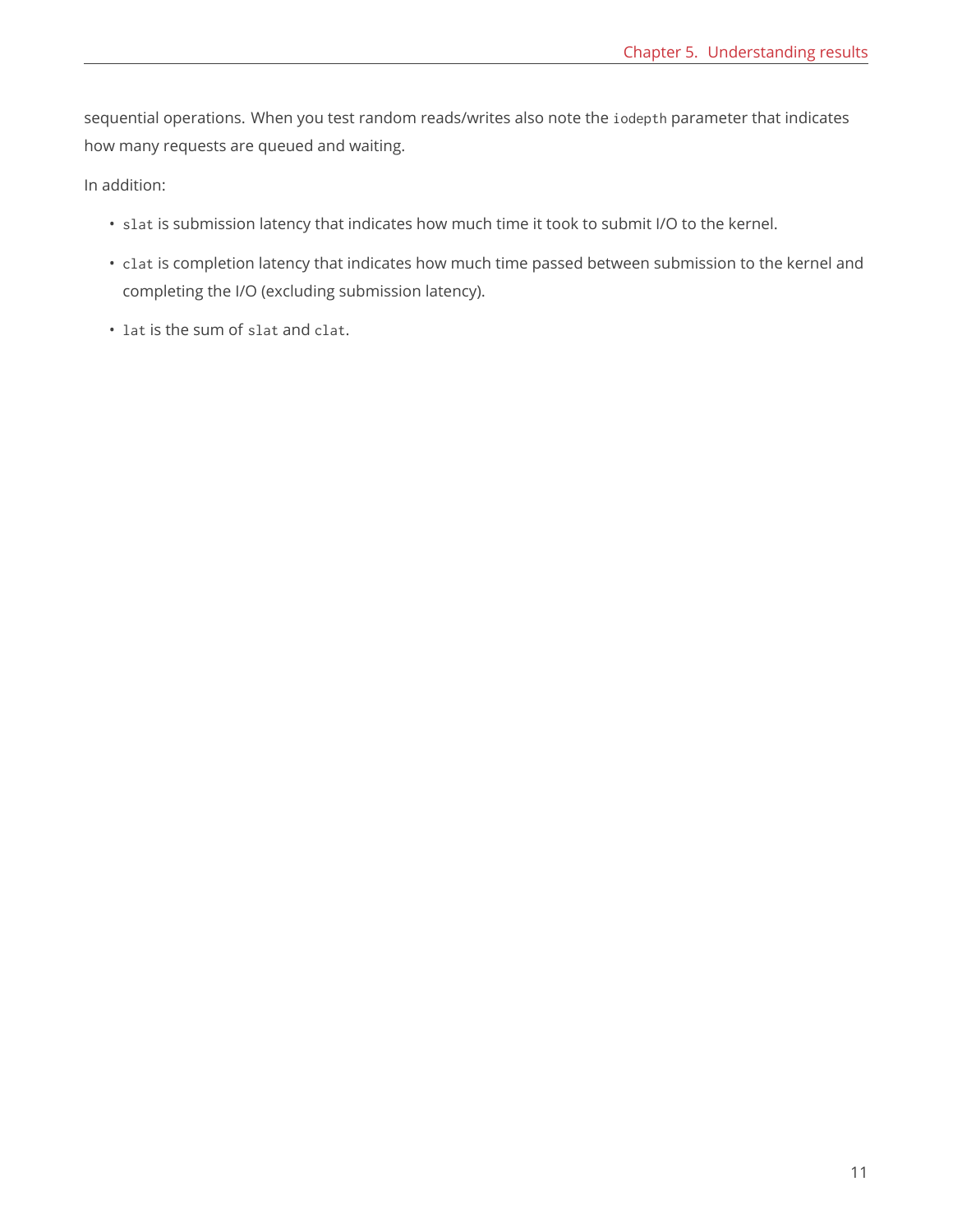# <span id="page-14-0"></span>Appendix: Job profile listings

The following sections list job profiles that are made available to simplify benchmarking. Each profile contains a number of parameters (on the example of randread.fio):

#### **rw=randread**

Fio scenario. In this case, random reads.

#### **size=8g**

Dataset size. Needs to be at least twice the size of RAM.

#### **numjobs=16**

Number of parallel tasks. Needs to be equal to the number of CPU cores.

#### **bs=4k**

Data block size.

#### **ioengine=libaio**

Asynchronous library. Requires the parameter 'direct=1'.

#### **iodepth=32**

Queue depth for asynchronous requests.

#### **time\_based**

Instructs fio to loop the scenario for the duration of 'runtime' if it completes sooner or end the scenario if the time runs out.

#### **runtime=60**

Scenario duration (in seconds by default).

#### **direct=1**

This parameter forces data to be written directly to disk, without caching, and allow you to measure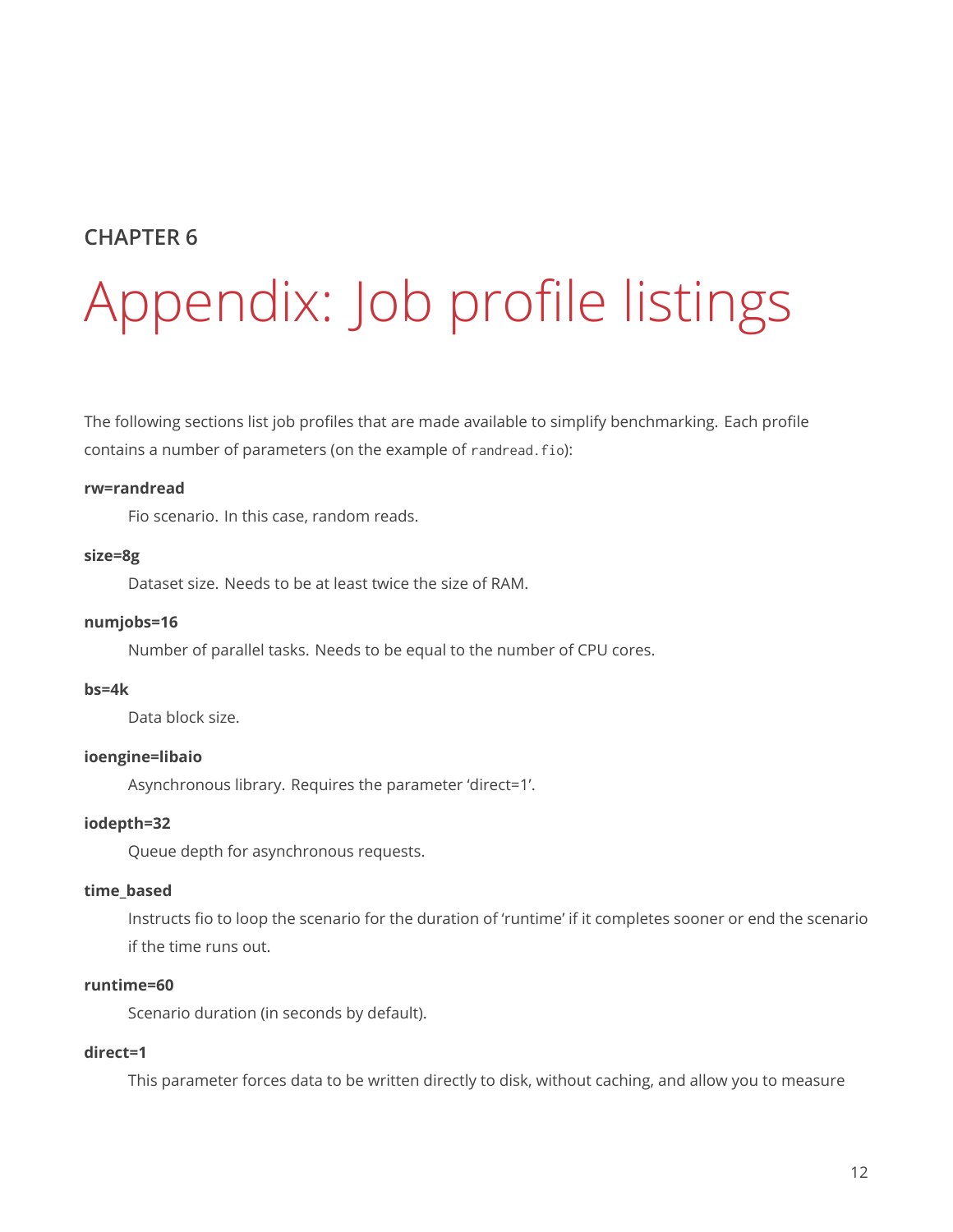disk's actual write performance.

#### **filename\_format=\_\_testfile'\$jobnum'**

File name format. In this case it depends on the number of tasks.

#### **thread**

Task type. If not set, processes will be created instead of threads.

#### **directory=/mnt/vstorage/benchmark\_dir**

Target directory for the dataset.

### <span id="page-15-0"></span>6.1 randread.fio

Tests random read performance.

[randread] rw=randread size=2x<RAM>/<CPU\_cores> numjobs=<CPU\_cores> bs=4k ioengine=libaio iodepth=32 time\_based runtime=60 direct=1 filename\_format=\_\_testfile'\$jobnum' thread directory=/mnt/vstorage/benchmark\_dir

[randread] rw=randread size=4g numjobs=4 bs=4k ioengine=libaio iodepth=32 time\_based runtime=60 direct=1 filename\_format=\_\_testfile'\$jobnum' thread directory=/sdb/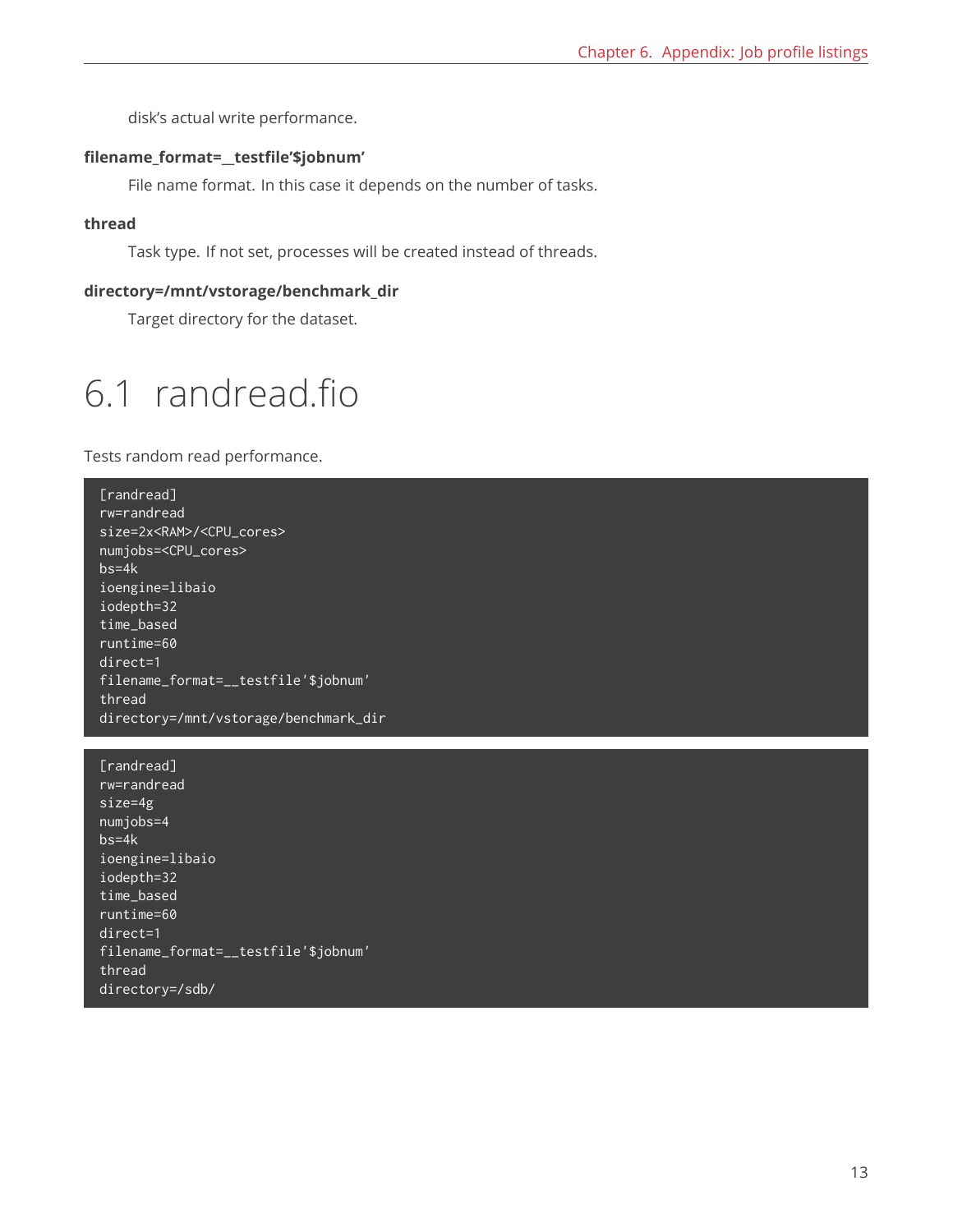### <span id="page-16-0"></span>6.2 randwrite.fio

Tests random write performance.

[randwrite] rw=randwrite size=2x<RAM>/<CPU\_cores> numjobs=<CPU\_cores> bs=4k ioengine=libaio iodepth=32 time\_based runtime=60 direct=1 filename\_format=\_\_testfile'\$jobnum' thread directory=/mnt/vstorage/benchmark\_dir

[randwrite] rw=randwrite size=4g numjobs=4 bs=4k ioengine=libaio iodepth=32 time\_based runtime=60 direct=1 filename\_format=\_\_testfile'\$jobnum' thread directory=/sdb/

### <span id="page-16-1"></span>6.3 randrw.fio

Tests random read/write performance.

[randrw] rw=randrw rwmixread=70 rwmixwrite=30 size=2x<RAM>/<CPU\_cores> numjobs=<CPU\_cores> bs=4k ioengine=libaio iodepth=32 time\_based runtime=60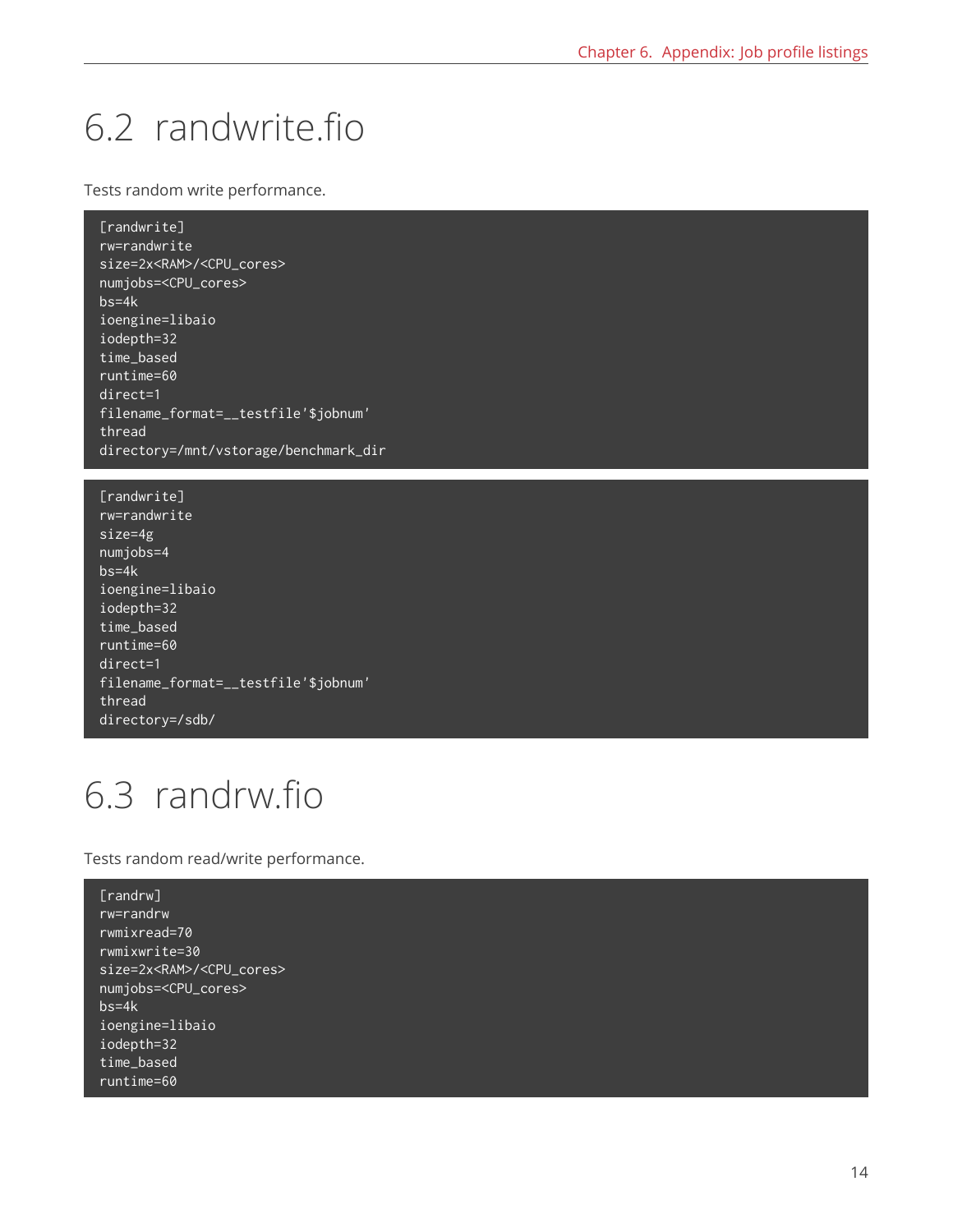direct=1 filename\_format=\_\_testfile'\$jobnum' thread directory=/mnt/vstorage/benchmark\_dir

#### [randrw]

rw=randrw rwmixread=70 rwmixwrite=30 size=4g numjobs=4 bs=4k ioengine=libaio iodepth=32 time\_based runtime=60 direct=1 filename\_format=\_\_testfile'\$jobnum' thread directory=/sdb/

### <span id="page-17-0"></span>6.4 seqread.fio

Tests sequential read performance.

```
[seqread]
rw=read
size=2x<RAM>/<CPU_cores>
numjobs=<CPU_cores>
bs=1m
ioengine=libaio
iodepth=32
time_based
runtime=60
direct=1
filename_format=__testfile'$jobnum'
thread
directory=/mnt/vstorage/benchmark_dir
```
[seqread] rw=read size=4g numjobs=4 bs=1m ioengine=libaio iodepth=32 time\_based runtime=60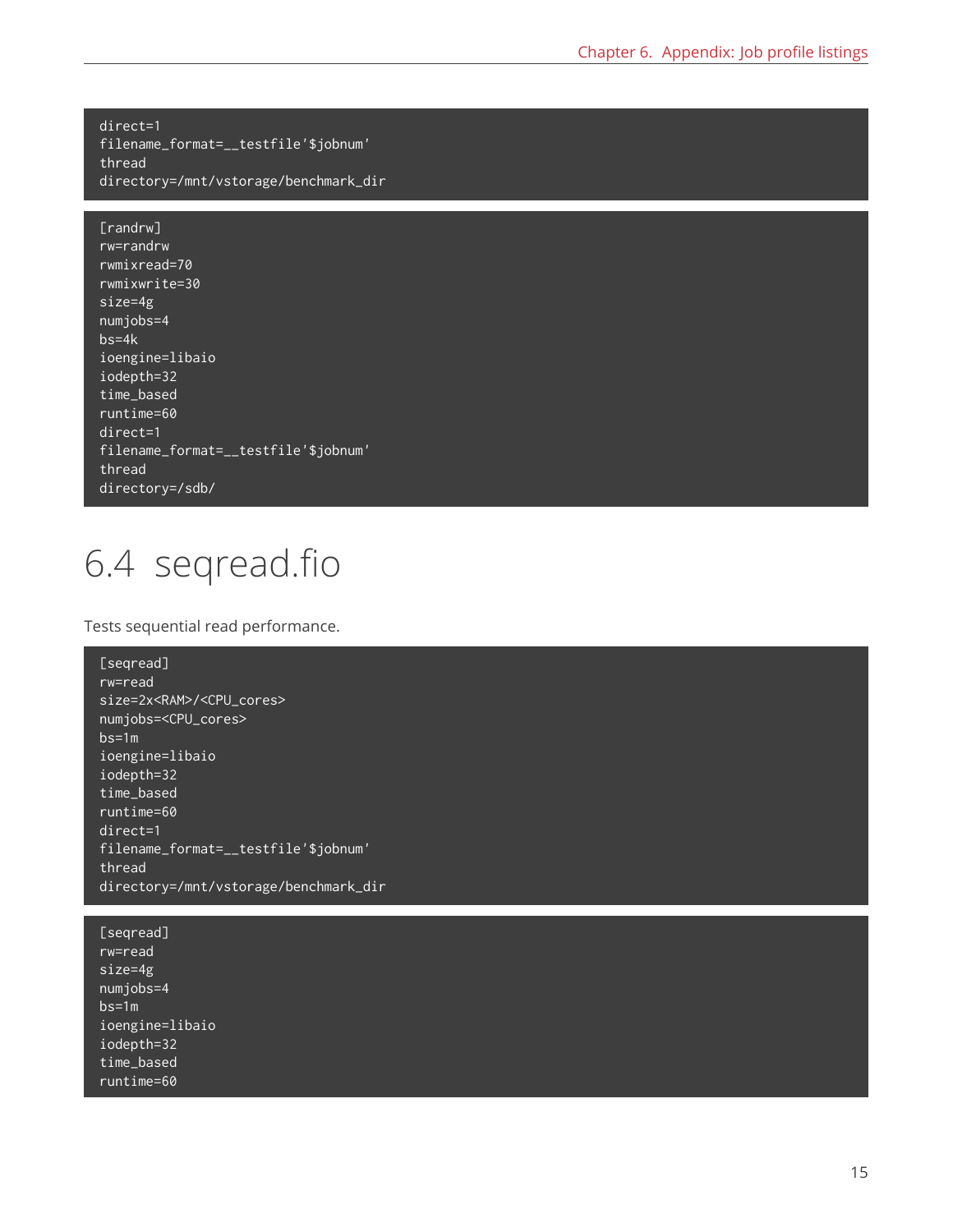direct=1 filename\_format=\_\_testfile'\$jobnum' thread directory=/sdb/

### <span id="page-18-0"></span>6.5 seqwrite.fio

Tests sequential write performance.

- [seqwrite] rw=write size=2x<RAM>/<CPU\_cores> numjobs=<CPU\_cores> bs=1m ioengine=libaio iodepth=32 time\_based runtime=60 direct=1 filename\_format=\_\_testfile'\$jobnum' thread directory=/mnt/vstorage/benchmark\_dir
- [seqwrite] rw=write size=4g numjobs=4 bs=1m ioengine=libaio iodepth=32 time\_based runtime=60 direct=1 filename\_format=\_\_testfile'\$jobnum' thread directory=/sdb/

### <span id="page-18-1"></span>6.6 expand.fio

Tests sequential writes to a gradually growing file.

[expand] rw=write size=2x<RAM>/<CPU\_cores> numjobs=<CPU\_cores>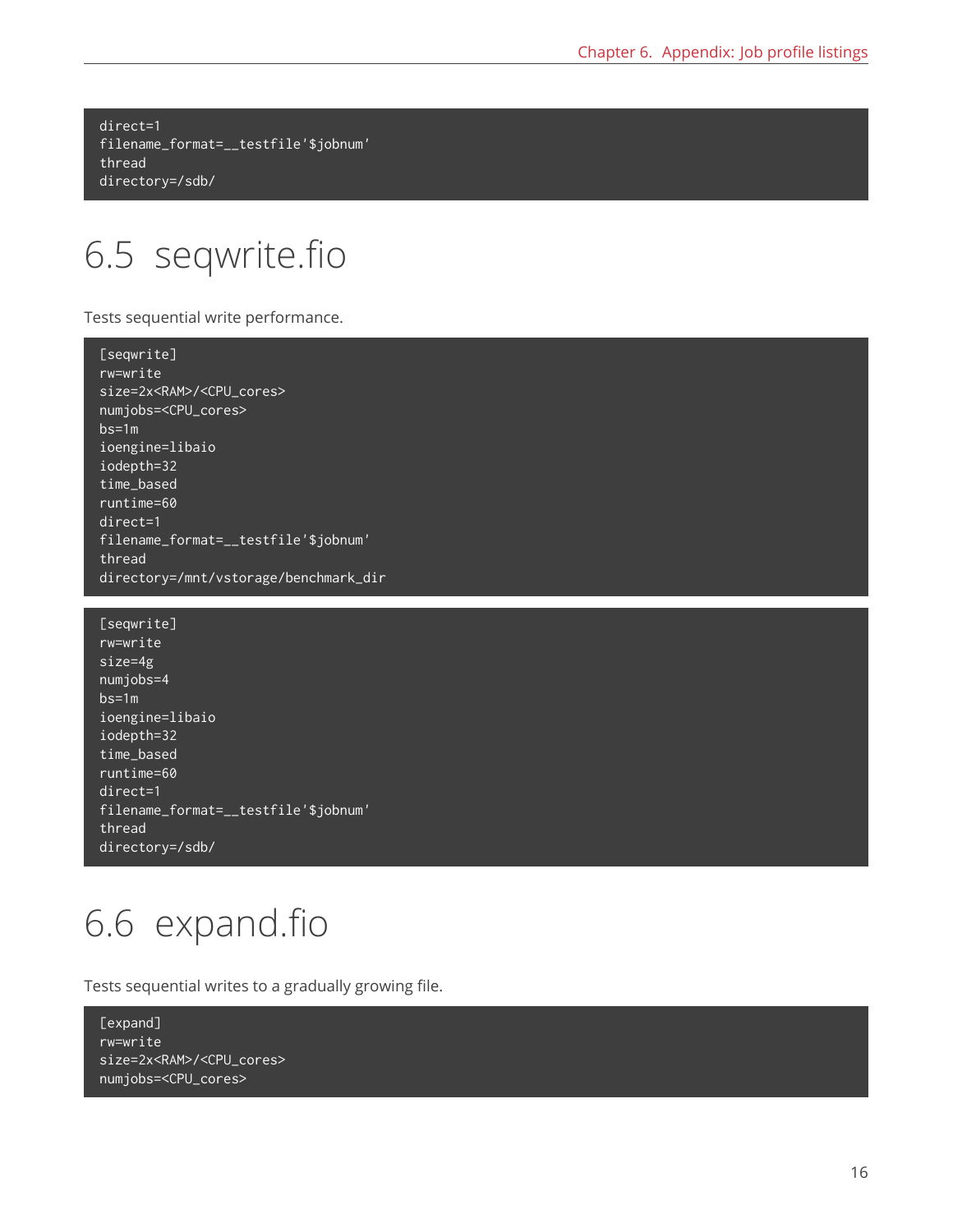bs=16m ioengine=sync iodepth=32 fallocate=0 time\_based runtime=60 direct=1 filename\_format=\_\_testfile'\$jobnum' thread directory=/mnt/vstorage/benchmark\_dir

[expand] rw=write size=4g numjobs=4 bs=16m ioengine=sync iodepth=32 fallocate=0 time\_based runtime=60 direct=1 filename\_format=\_\_testfile'\$jobnum' thread directory=/sdb/

### <span id="page-19-0"></span>6.7 prepare-set.fio

#### Creates a dataset for tests.

[seqwrite]  $r$ w=write size=2x<RAM>/<CPU\_cores> numjobs=<CPU\_cores> bs=1m ioengine=libaio iodepth=32 time\_based #runtime=60  $\overline{\text{direct}}$ filename\_format=\_\_testfile'\$jobnum' thread directory=/mnt/vstorage/benchmark\_dir

[seqwrite] rw=write size=4g numjobs=4